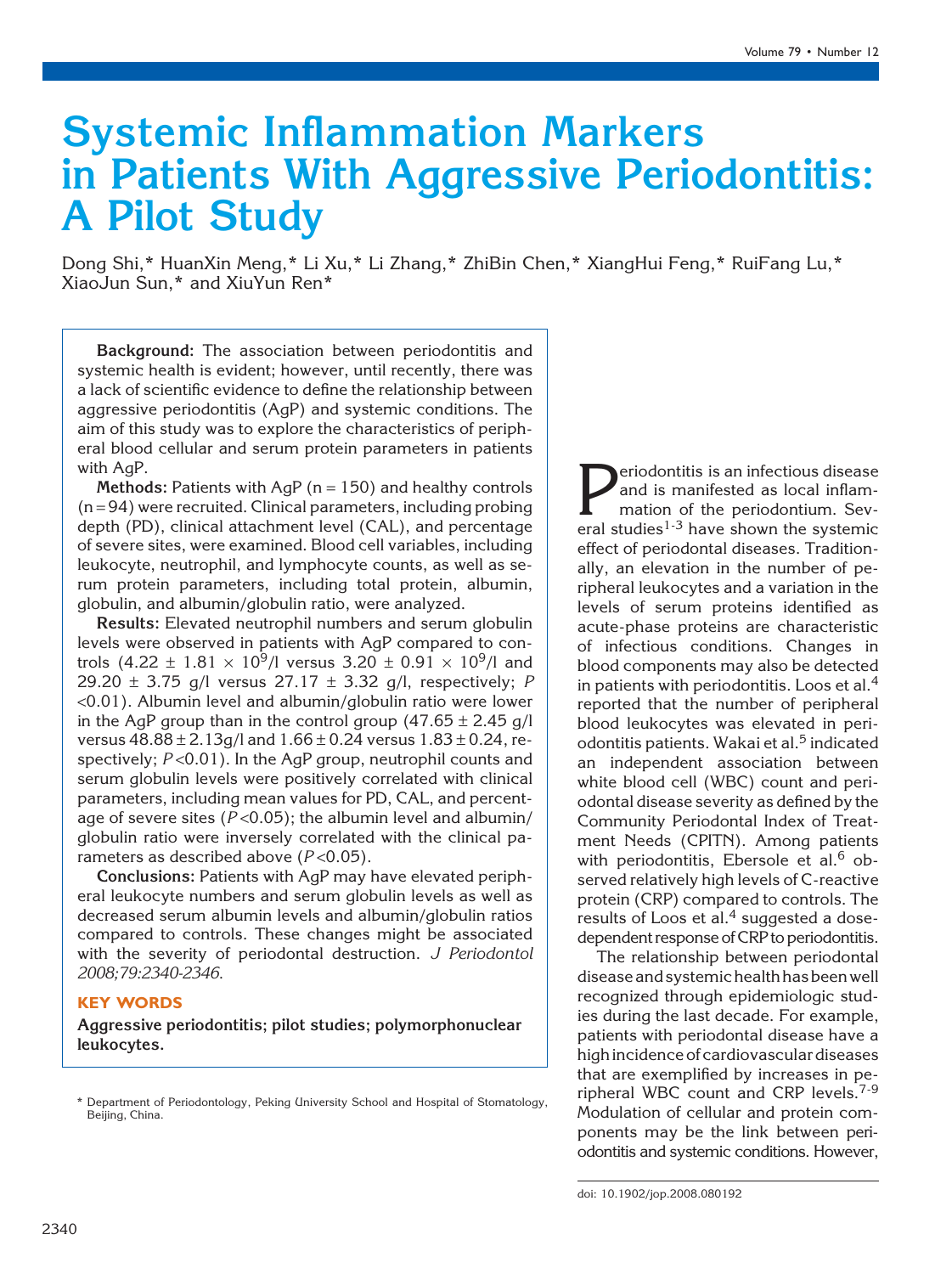there is still a gap in knowledge regarding the relationship between systemic inflammation markers and periodontal clinical parameters. Previous reports mostly concentrated on elderly populations with chronic periodontitis. Aggressive periodontitis (AgP) is a special class of periodontal disease characterized by its early age of onset and rapid progression. There is little information on the relationship between AgP and systemic conditions.

Christan et al.<sup>10</sup> reported a decrease in peripheral leukocyte numbers after non-surgical periodontal therapy in patients with generalized AgP. Elevated leukocyte numbers in the peripheral bloodstream can be presumed in untreated patients with AgP compared to subjects with healthy periodontium. The primary aim of this study was to explore the characteristics of peripheral blood cells in patients with AgP and investigate the relationship between leukocyte numbers and the extent of periodontal destruction. Serum protein levels were also assessed in this study, because of their changes under systemic inflammatory conditions. In the present study, we focused on the total protein as well as the two major fractions, namely albumin (ALB) and globulin (GLB), because serum protein composition is diverse and complex. We also analyzed the correlations between serum protein variables and the specific serum immunoglobulin G (IgG) titers to Aggregatibacter actinomycetemcomitans (Aa; previously Actinobacillus actinomycetemcomitans), including serotypes a, b, and c in patients with AgP because Aa has been identified as one of the pathogenic bacteria for  $AqP$ <sup>11,12</sup>

## MATERIALS AND METHODS

## Study Population

One hundred fifty-two patients with generalized AgP (62 males and 90 females), aged 14 to 42 years, were recruited from the Clinic of the Periodontology Department, Peking University School and Hospital of Stomatology, from July 2001 to May 2006. The diagnosis criteria were defined according to the classification developed at the International Workshop for a Classification of Periodontal Diseases and Conditions in  $1999:^{13}$  the onset of periodontal disease generally occurred at <35 years of age, and there were at least eight teeth with probing depth (PD) >6mm and with radiographic evidence of alveolar bone loss. At least three of these teeth were not first molars or incisors. Other factors were also considered: family aggregation, rapid progression, and the relationship between local factors and periodontal destruction.

Ninety-four healthy control subjects (33 males and 61 females), aged 20 to 48 years, were selected from the staff and students of the Peking University School and Hospital of Stomatology. The inclusion criteria were no site with clinical attachment loss, no site with PD >3 mm, no bone loss on radiographs, and the percentage of sites with bleeding on probing (BOP) was  $<10\%$ .

The exclusion criteria were systemic diseases, smoking, periodontal therapy within the previous year, antibiotics within the previous 3 months, and pregnancy.

By their own acknowledgment, all study subjects were free of systemic disease and were not taking any medication known to affect periodontal status. All recruited subjects accepted a comprehensive blood examination and were referred to physicians when necessary. Two patients with AgP were diagnosed as having type 2 diabetes and were excluded. Consequently, 150 patients with AgP participated in the present study.

All subjects belonged to the Han race, which makes up the majority of the Chinese population. Each study subject filled out a questionnaire that noted general background (including weight and height), medical and dental care history, oral hygiene habits, and social status. The body mass index (BMI) was calculated as weight in kilograms divided by height in meters squared. The present study was conducted with the written informed consent of all subjects and was approved by the Ethics Committee of the Peking University Health Science Center.

## Clinical Assessment

Full-mouth periodontal examinations were conducted using a Williams periodontal probe. PD and clinical attachment level (CAL) were measured at six sites (mesial, distal, and middle sites of the buccal and lingual sides) per tooth. CAL was measured as the distance from the bottom of the pocket to the cementoenamel junction. The highest bleeding index  $(BI)^{14}$ values of the buccal and lingual surfaces were recorded. The percentage of surfaces with BOP was calculated. The third molars were excluded from the examination.

A site with PD >6 mm and CAL >5 mm was defined as a severe site. The percentage of severe sites was calculated. Clinical examinations were done by two skilled, calibrated practitioners. Calibration was performed on 10 patients with severe periodontitis before the present study began. Of the replicated measurements for each examiner, 98.0% and 96.8% were within 1 mm for PD, and 94.9% and 92.4% were within 1 mm for CAL. Of the paired measurements between the two examiners, 93.5% were within 1 mm for PD, and 89.8% were within 1 mm for CAL.

## Blood Examination

A peripheral blood sample was obtained from each fasting examinee by venipuncture between 8:00 and 10:00 am and was divided into two tubes. One tube contained EDTA and was used for blood cell analysis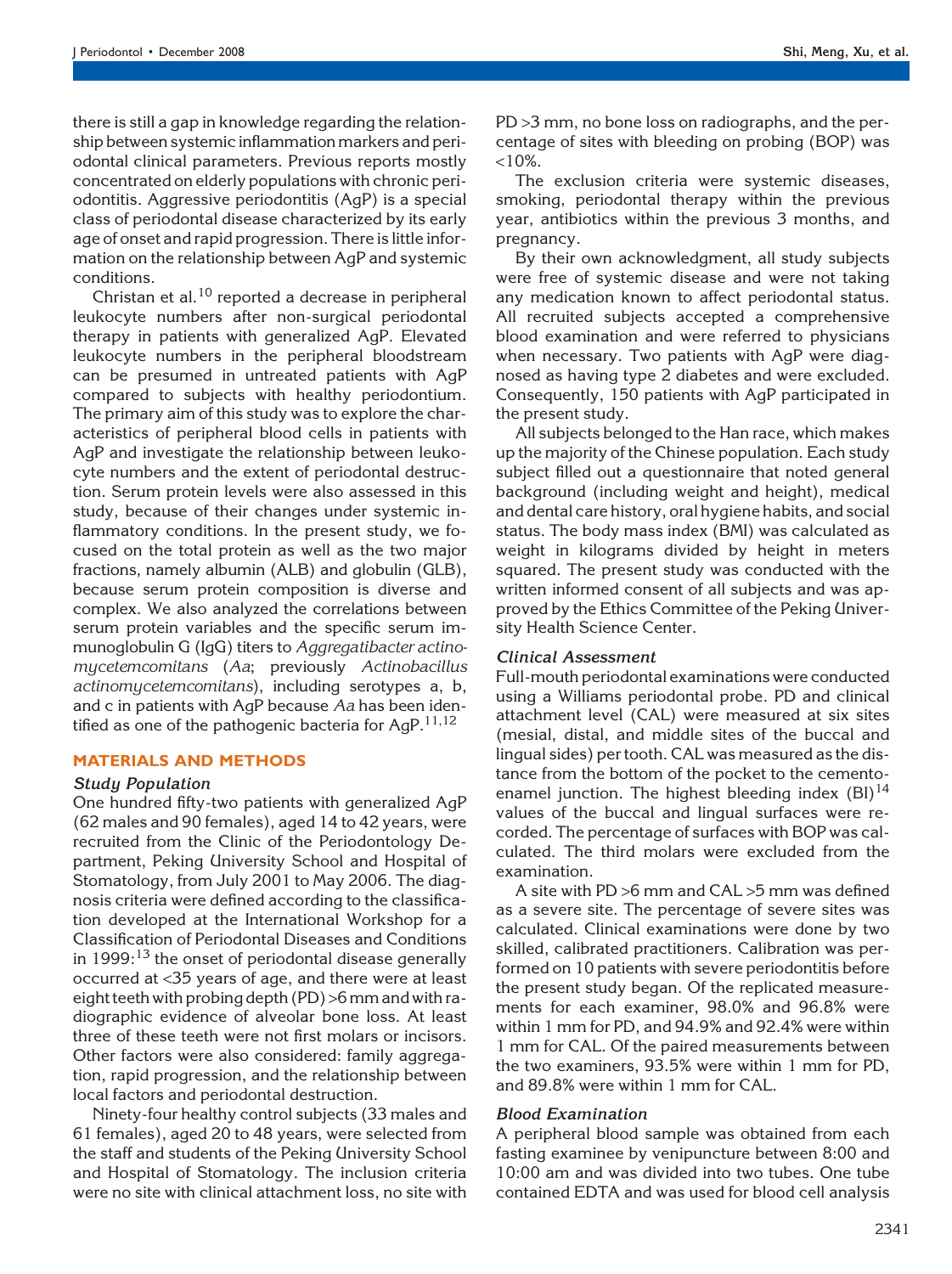by hematology analyzers;<sup>†</sup> the other did not contain EDTA and was used for serum protein analyses by biochemical analyzer.‡ Blood cell analysis included WBC count, neutrophil count, lymphocyte count, neutrophil percentage, lymphocyte percentage, platelet count (PLT), and mean platelet volume (MPV). Serum protein parameters included total protein (TP), ALB, GLB, and albumin/globulin ratio  $(A/G)$ . The specific serum IgG titers to Aa were measured by enzymelinked immunosorbent assay.

## Statistical Analysis

The differences in clinical variables between the diseased and healthy groups were analyzed by the Student *t* test. The blood cell and protein variables were analyzed with the analysis of covariance model, controlling for age, gender, and BMI as confounders. Partial correlation coefficients between the clinical and hematologic parameters in the AgP group were determined, controlling for the potential confounders mentioned above. Partial correlation analyses were also conducted between serum protein variables and specific serum IgG titers to Aa. For all analyses, only P values <0.05 were considered statistically significant.

## RESULTS

The population variables are shown in Table 1. The mean ages of AgP and control groups were 27.3  $\pm$ 5.8 and  $26.8 \pm 5.2$  years, respectively. There was no difference in the mean values for age and BMI between the two groups, and no significant difference for gender distribution.

The clinical variables for the two groups are presented in Table 1. For the AgP group, the mean values for PD and CAL were  $4.8 \pm 2.1$  mm and  $4.7 \pm 2.8$  mm, respectively; the mean BI and BOP were  $3.7\% \pm 0.6\%$ and  $99.4\% \pm 3.0\%$ , respectively, and the mean number of teeth was  $26.4 \pm 3.5$ . There were significant differences for all clinical variables between the AgP group and the control group  $(P<0.01)$ .

The results of the blood cell analysis are shown in Table 2. Compared to controls, significantly higher total WBC count, neutrophil percentage, and neutrophil count were observed in the AgP group (Figs. 1 through 3). Lymphocyte count and percentage were significantly lower in the AgP group than in the control group ( $P<0.01$ ).

The serum protein variables are presented in Table 3. The patients with AgP had significantly lower mean values for ALB and A/G than the control group (P <0.01; Figs. 4 and 5). The mean GLB level was significantly higher in the AgP group than in controls (P  $\leq 0.01$ ; Fig. 6). The serum IgG titers to Aa serotypes a, b, and c were positively correlated with GLB level  $(R = 0.24, 0.25,$  and 0.29, respectively;  $P < 0.05$ ) and negatively correlated with  $A/G$  (R = 0.23, 0.27, and 0.31, respectively;  $P < 0.05$ ) (data not shown).

## Table 1.

# Clinical Parameters (mean  $\pm$  SD) of Control and AgP Groups

|                         | Control Group<br>$(n = 94)$ | AgP Group<br>$(n = 150)$ |
|-------------------------|-----------------------------|--------------------------|
| Gender (male/female)    | 33/61                       | 61/89                    |
| Age (years)             | $26.8 \pm 5.2$              | $27.3 \pm 5.8$           |
| BMI ( $\text{kg/m}^2$ ) | $21.5 \pm 2.7$              | $22.1 \pm 3.8$           |
| PD (mm)                 | $2.3 \pm 0.7$               | $4.8 \pm 2.1*$           |
| CAL (mm)                | $0 \pm 0$                   | $4.7 \pm 2.8^*$          |
| <b>BI</b>               | $0.7 + 0.7$                 | $3.7 \pm 0.6*$           |
| BOP (%)                 | $5.8 \pm 2.9$               | $99.4 \pm 3.0*$          |
| Severe sites (%)        | $0 \pm 0$                   | $36.0 \pm 20.0*$         |
| Teeth (n)               | $28.0 \pm 0$                | $26.4 \pm 3.5*$          |

\* Compared to control group  $(P < 0.01)$ .

## Table 2.

|                        | Control Group<br>$(n = 94)$ | AgP Group<br>$(n = 150)$ |  |
|------------------------|-----------------------------|--------------------------|--|
| WBC $(x109/I)$         | $5.64 + 1.28$               | $6.37 + 2.02*$           |  |
| Neutrophils (%)        | $56.40 \pm 7.77$            | $64.61 + 8.92*$          |  |
| Lymphocytes (%)        | $36.25 + 7.43$              | $79.57 + 8.41*$          |  |
| Neutrophils $(x109/I)$ | $3.20 + 0.91$               | $4.22 \pm 1.81*$         |  |
| Lymphocytes $(x109/I)$ | $2.03 + 0.59$               | $1.79 \pm 0.48*$         |  |
| PLT $(x109/I)$         | $226.93 + 50.90$            | $714.60 + 51.72$         |  |
| $MPV$ (fl)             | $9.27 \pm 0.93$             | $9.01 \pm 0.86$          |  |

# Values (mean  $\pm$  SD) of Blood Cell Variables in Control and AgP Groups

\* Compared to the control group  $(P < 0.01)$ .

The results of partial correlation analyses between blood variables and clinical parameters in patients with AgP are shown in Table 4. The leukocyte and neutrophil counts were positively correlated with mean values for PD, CAL, and percentage of severe sites. ALB and A/G were negatively correlated with the clinical parameters mentioned above. A positive correlation was observed between GLB level and the clinical parameters; the correlation coefficients ranged from 0.21 to 0.35.

SYSMEX KX-21, Sysmex, Kobe, Japan.

‡ HITACHI 7060, Hitachi, Tokyo, Japan.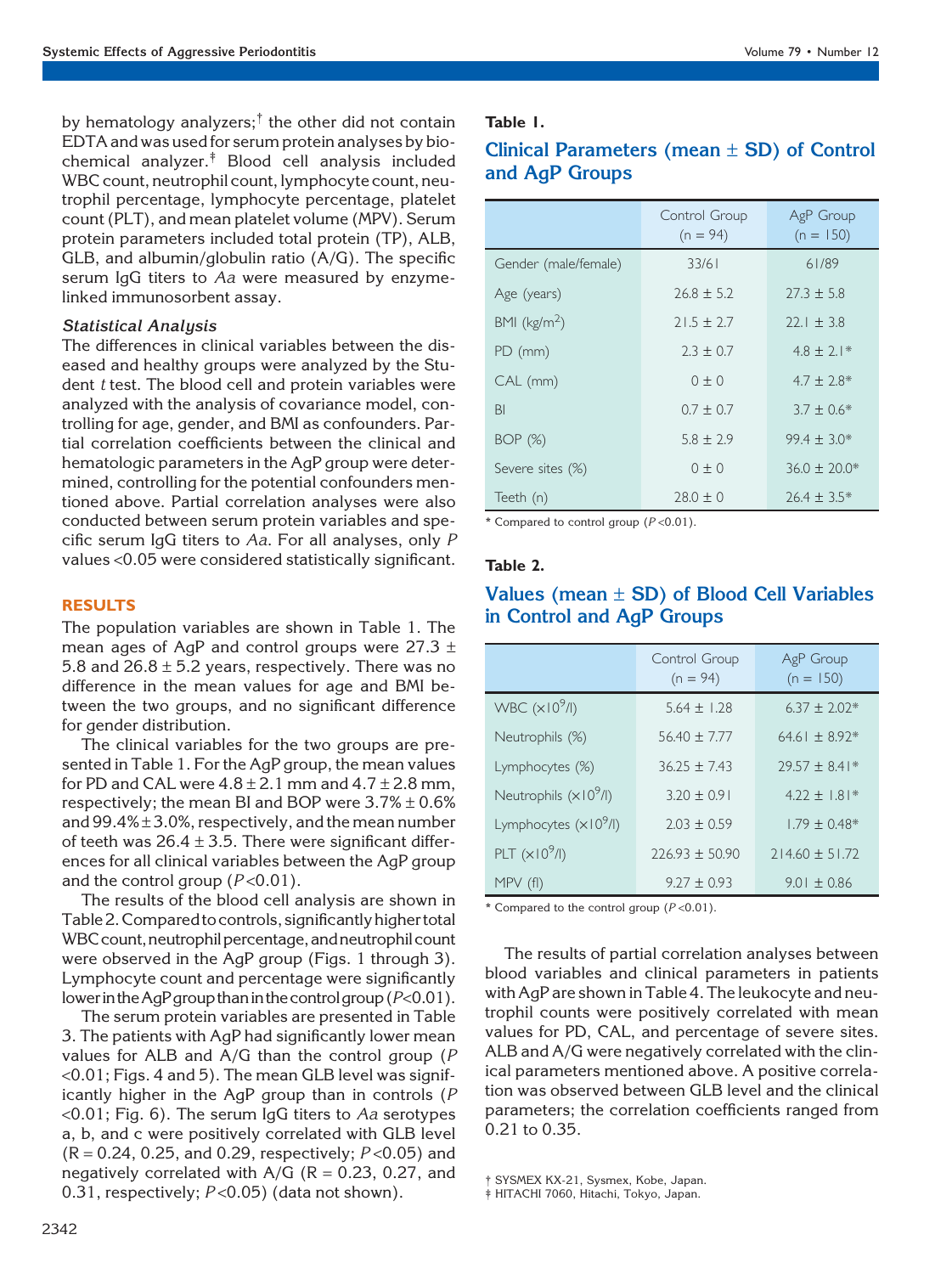

## Figure 1.

WBC counts of control and AgP groups (5.64  $\pm$  1.28  $\times$  10<sup>9</sup>/I versus 6.37  $\pm$  2.02  $\pm$  10<sup>9</sup>/l; P < 0.01).  $\circ$  = extreme outliers.



#### Figure 2.

Neutrophil (NEUT) percentages of control and AgP groups (56.40% – 7.77% versus  $64.61\% \pm 8.92\%$ ; P < 0.01). o = extreme outliers.

## **DISCUSSION**

The elevation of WBC counts in peripheral blood has been used as a traditionalmethod to diagnose an infection or inflammatory disease. Kweider et al.<sup>15</sup> first reported higher numbers of peripheral leukocytes in periodontitis patients compared to healthy controls in 1993. Several other researchers<sup>10,16,17</sup> subsequently reported similar results. A study<sup>10</sup> indicated a decrease in the numbers of leukocytes after non-surgical periodontal therapy in 27 patients with generalized AgP. Previous studies suggested that there might be a dose-response relationship between peripheral numbers of WBCs and periodontitis. Loos et al.<sup>4</sup> investigated the blood cell components in patients with localized and generalized periodontitis; they



## Figure 3.

Neutrophil (NEUT) counts of control and AgP groups (3.20  $\pm$  0.91  $\times$  $10^{9}$ /l versus  $4.22 \pm 1.81 \times 10^{9}$ /l; P <0.01). o = extreme outliers.

## Table 3.

# Values (mean  $\pm$  SD) of Serum Protein Variables in Control and AgP Groups

|               | Control Group<br>$(n = 94)$ | AgP Group<br>$(n = 150)$ |
|---------------|-----------------------------|--------------------------|
| TP(g/l)       | $76.05 + 3.89$              | $76.85 \pm 4.38$         |
| $ALB$ (g/l)   | $48.88 + 2.13$              | $47.65 + 2.45*$          |
| $GLB$ $(g/l)$ | $27.17 \pm 3.32$            | $29.20 \pm 3.75*$        |
| A/G           | $1.83 \pm 0.24$             | $1.66 + 0.24*$           |

\* Compared to control group  $(P < 0.01)$ .



## Figure 4.

Serum ALB levels of control and AgP groups (48.88 ± 2.13 g/l versus 47.65  $\pm$  2.45 g/l; P < 0.01). o = extreme outliers.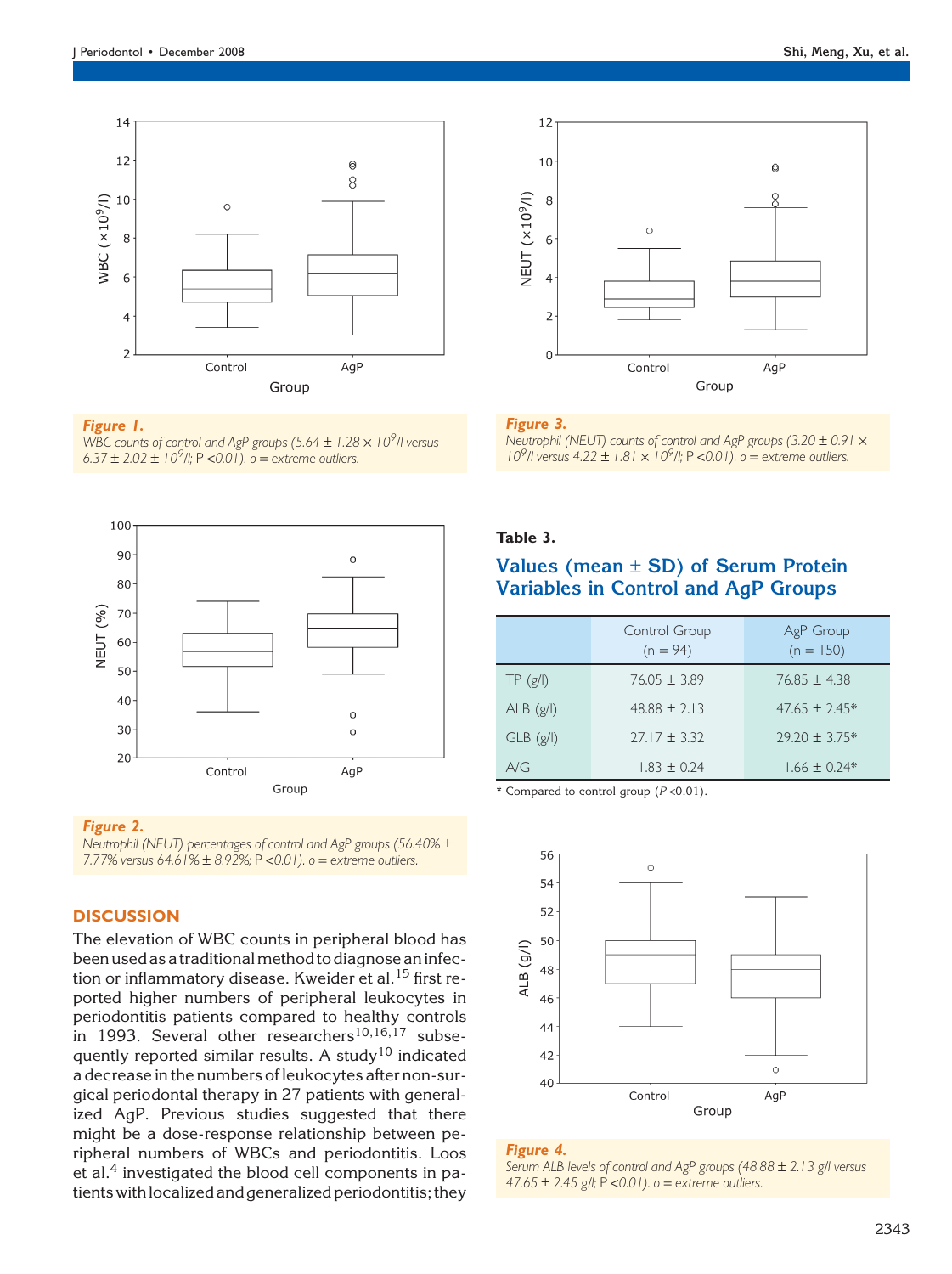

## Figure 5.

Serum A/G levels of control and AgP groups (1.83 ± 0.24 versus  $1.66 \pm 0.24$ ; P < 0.01). o = extreme outliers.



#### Figure 6.

Serum GLB levels of control and AgP groups (27.17  $\pm$  3.32 g/l versus 29.20  $\pm$  3.75 g/l; P < 0.01). o = extreme outliers.

found that the numbers of peripheral WBCs increased with the increasing severity and extent of periodontitis. Wakai et al. $5$  reported an independent association betweenWBC count and periodontal disease severity defined by CPITN. In accordance with the previous reports, the present study showed that patients with AgP had higher numbers of peripheral WBCs than controls. As expected, the numbers and percentages of neutrophilsin patients with AgP weremuch higher than in healthy controls  $(4.22 \pm 1.81 \times 10^9)$  versus 3.20  $\pm$  $0.91 \times 10^9$ /l and 64.61% ± 8.92% versus 56.40% ± 7.77%, respectively;  $P < 0.01$ ), although the values were inside the reference range. Meanwhile, the total numbers of leukocytes and neutrophils were positively associated with the severity and extent of periodontitis described bymean PD, CAL, and percentage of severe

## Table 4.

Partial Correlation Coefficients Between Blood Variables and Clinical Parameters in Patients With AgP, Controlling for Age, Gender, and BMI as Potential Confounders

|                  | Mean<br><b>PD</b> | Mean<br>CAL | Severe Sites<br>Percentage |
|------------------|-------------------|-------------|----------------------------|
| <b>WBC</b>       | $0.26*$           | $0.32*$     | 0.21 <sup>†</sup>          |
| Neutrophil count | $0.26*$           | $0.32*$     | 0.21 <sup>†</sup>          |
| TP               | 0.16              | 0.09        | 0.12                       |
| AIB              | $-0.20†$          | $-0.24*$    | $-0.22*$                   |
| GIR              | $0.30*$           | $0.26*$     | $0.28*$                    |
| A/G              | $-0.35*$          | $-0.32*$    | $-0.33*$                   |

 $* P < 0.01$ .  $\dagger$  P < 0.05.

> sites. The increasing tendency of the number of systemic neutrophils is the same as the neutrophils infiltrated in local inflammatory periodontal tissues. Previous studies<sup>18-20</sup> demonstrated that the leukocytes' infiltrationintoperiodontal tissuescorrespondedwith theperiodontal status. The inflammatory cytokines released from periodontal infection sites may be a connection between the local and systemic response to periodontal pathogens.

> The neutrophil cell is a major cellular component of the human innate defense system, particularly against bacterial infection. Studies of the host response in periodontal diseases considered neutrophils as the key protective cell, and defective neutrophil function is associated with periodontal destruction. Deficient neutrophil function often results in an increased susceptibility to periodontitis. A number of studies<sup>21-23</sup> reported on neutrophil abnormalities in aggressive periodontitis, including abnormalities in adherence, chemotaxis, superoxide generation, phagocytosis, and bactericidal activity.

> Changesin the cellular components, even within the normal range, of peripheral blood are associated with systemic conditions of the host. The elevation of blood leukocyte countmay be a risk factor for coronary heart disease,<sup>7-9</sup> and MPV may be an independent risk factor for stroke and coronary atherosclerosis.<sup>24,25</sup> Changes in blood cell variables may be a way that periodontitis affects systemic health.

> The present study showed that the ALB level and A/G were significantly lower, whereas the GLB level was elevatedinpatientswithAgP compared to controls. Previous studies demonstrated changes in the plasma proteins profile during acute inflammation. Plasma ALB was proved to be lower during experimental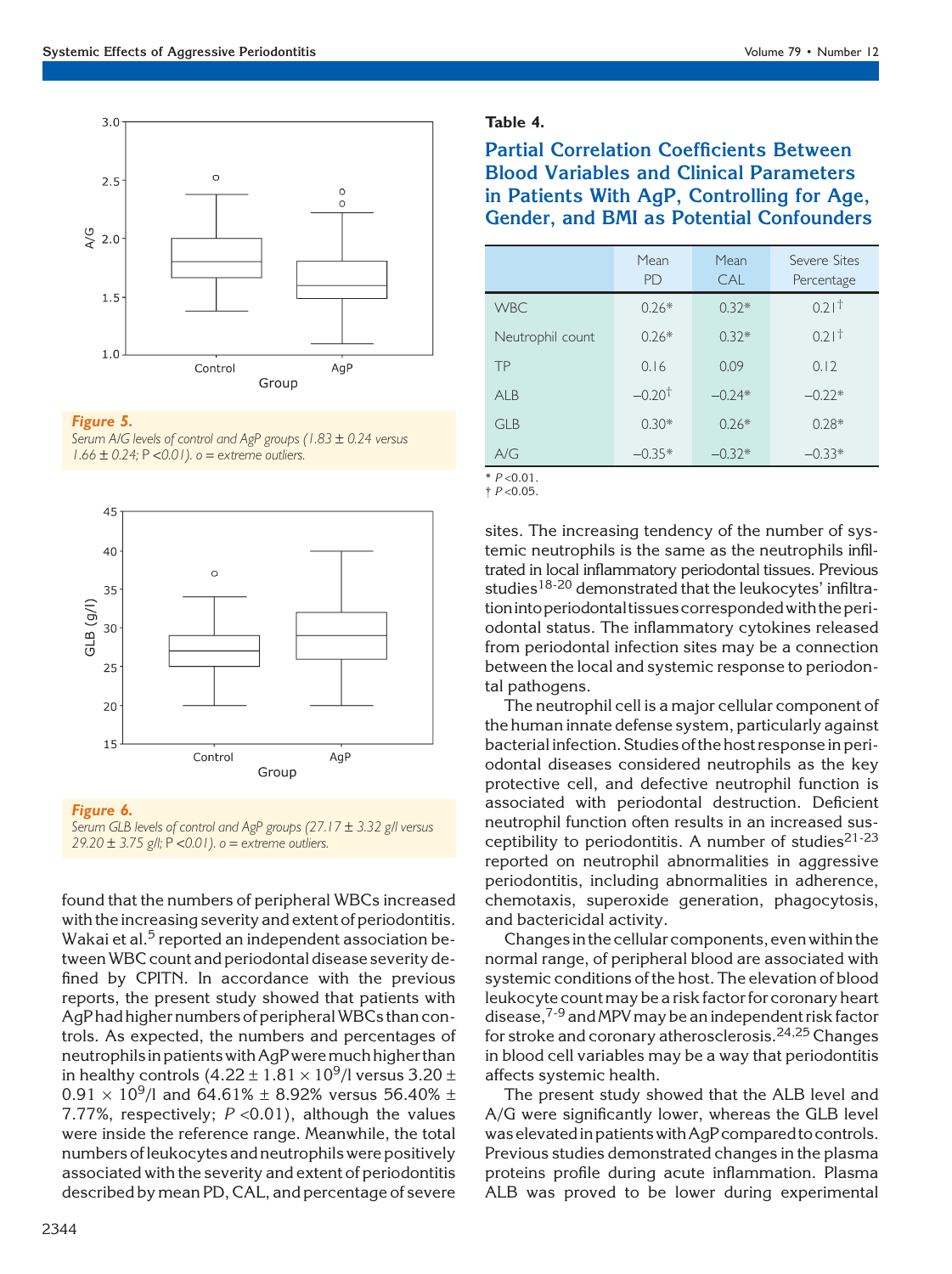inflammation.<sup>26</sup> A recent study<sup>27</sup> indicated the association between the numbers of root caries and lower serum ALB levels. The serum CRP and immunoglobulin levels were elevated in patients with periodontitis.4,6,28,29 CRP and immunoglobulin are both within the  $\gamma$ -globulin fraction by protein electrophoresis. Ranney et al.<sup>30</sup> observed higher serum IgG in young adults with severe periodontitis than in healthy controls. Our data indicated that the serum IgG titers to Aa might be positively correlated with GLB levels and inversely associated with A/G in patients with AgP. These results suggested that changes in the serum protein profiles might be associated, at least in part, with the elevation in serum antibody levels to specific periodontal pathogens. The elevation of serum levels of CRP and antibodies to periodontal pathogens were recently proved to be risk factors for coronary heart disease and stroke.<sup>8,31,32</sup> The decrease in  $A/G$ may result from the decrease in ALB level as well as the elevation in the GLB level. A/G correlated positively with the clinical parameters in patients with AgP, and it might be a sensitive systemic index that reflects the severity and extent of AgP. However, the differences in cellular and protein variables between the two groups in this study were minor, although some of them were statistically significant. The correlation coefficients were relatively low (<0.4). Other factors that may affect the blood cell numbers and protein levels, such as nutrition status, subclinical diseases, and living habits, were not considered. More studies are needed to demonstrate the systemic effect of periodontal infection.

## **CONCLUSIONS**

This study focused on a young and middle-aged population with AgP. Patients with AgP had elevated peripheral leukocyte numbers and serum GLB levels as well as decreased serum ALB levels and A/G compared to healthy controls. AgP may have some effect on systemic inflammation markers, and the systemic effect of AgP might be associated with the severity and extent of periodontal destruction.

## ACKNOWLEDGMENTS

This study was funded by grants from the National Nature Science Foundation of China Beijing, China (30271411 and 30471882), the ''985'' Project of Peking University Center for Human Disease Genomics Beijing, China (2001 to 2008), and the National High Tech Program Beijing, China (2002AA217091). The authors report no conflicts of interest related to this study.

## REFERENCES

1. Beck J, Garcia R, Heiss G, Vokonas PS, Offenbacher S. Periodontal disease and cardiovascular disease. J Periodontol 1996;67:1123-1137.

- 2. Taylor GW, Burt BA, Becker MP, et al. Severe periodontitis and risk for poor glycemic control in patients with non-insulin-dependent diabetes mellitus. J Periodontol 1996;67:1085-1093.
- 3. Grossi SG, Genco RJ. Periodontal disease and diabetes mellitus: A two-way relationship. Ann Periodontol 1998;3:51-61.
- 4. Loos BG, Craandijk J, Hoek FJ, Wertheim-van Dillen PM, van der Velden U. Elevation of systemic markers related to cardiovascular diseases in the peripheral blood of periodontitis patients. J Periodontol 2000;71:1528-1534.
- 5. Wakai K, Kawamura T, Umemura O, et al. Associations of medical status and physical fitness with periodontal disease. J Clin Periodontol 1999;26:664-672.
- 6. Ebersole JL, Machen RL, Steffen MJ, Willmann DE. Systemic acute-phase reactants, C-reactive protein and haptoglobin, in adult periodontitis. Clin Exp Immunol 1997;107:347-352.
- 7. Loimaala A, Rontu R, Vuori I, et al. Blood leukocyte count is a risk factor for intima-media thickening and subclinical carotid atherosclerosis in middle-aged men. Atherosclerosis 2006;188:363-369.
- 8. Danesh J, Collins R, Appleby P, Peto R. Association of fibrinogen, C-reactive protein, albumin, or leukocyte count with coronary heart disease: Meta-analyses of prospective studies. JAMA 1998;279:1477-1482.
- 9. Wheeler JG, Mussolino ME, Gillum RF, Danesh J. Associations between differential leucocyte count and incident coronary heart disease: 1764 incident cases from seven prospective studies of 30,374 individuals. Eur Heart J 2004;25:1287-1292.
- 10. Christan C, Dietrich T, Hägewald S, Kage A, Bernimoulin JP. White blood cell count in generalized aggressive periodontitis after non-surgical therapy. J Clin Periodontol 2002;29:201-206.
- 11. Savitt ED, Socransky SS. Distribution of certain subgingival microbial species in selected periodontal conditions. J Periodontal Res 1984;19:111-123.
- 12. Tinoco EM, Beldi MI, Loureiro CA, et al. Localized juvenile periodontitis and Actinobacillus actinomycetemcomitans in a Brazilian population. Eur J Oral Sci 1997;105:9-14.
- 13. Armitage GC. Development of a classification system for periodontal diseases and conditions. Ann Periodontol 1999;4:1-6.
- 14. Mazza JE, Newman MG, Sims TN. Clinical and antimicrobial effect of stannous fluoride on periodontitis. J Clin Periodontol 1981;8:203-212.
- 15. Kweider M, Lowe GD, Murray GD, Kinane DF, McGowan DA. Dental disease, fibrinogen and white cell count; links with myocardial infarction? Scott Med J 1993; 38:73-74.
- 16. Fredriksson M, Gustafsson A, Asman B, Bergström K. Hyper-reactive peripheral neutrophils in adult periodontitis: Generation of chemiluminescence and intracellular hydrogen peroxide after in vitro priming and FcgammaR-stimulation. J Clin Periodontol 1998;25: 394-398.
- 17. Fredriksson MI, Figueredo CM, Gustafsson A, Bergström KG, Asman BE. Effect of periodontitis and smoking on blood leukocytes and acute-phase proteins. J Periodontol 1999;70:1355-1360.
- 18. Meng HX, Zheng LF. T cells and T-cell subsets in periodontal diseases. J Periodontal Res 1989;24:121-126.
- 19. Meng HX, Zheng LP. Neutrophils and monocytes in gingival epithelium (in Chinese). Shanghai Kou Qiang Yi Xue 1994;3:82-84.